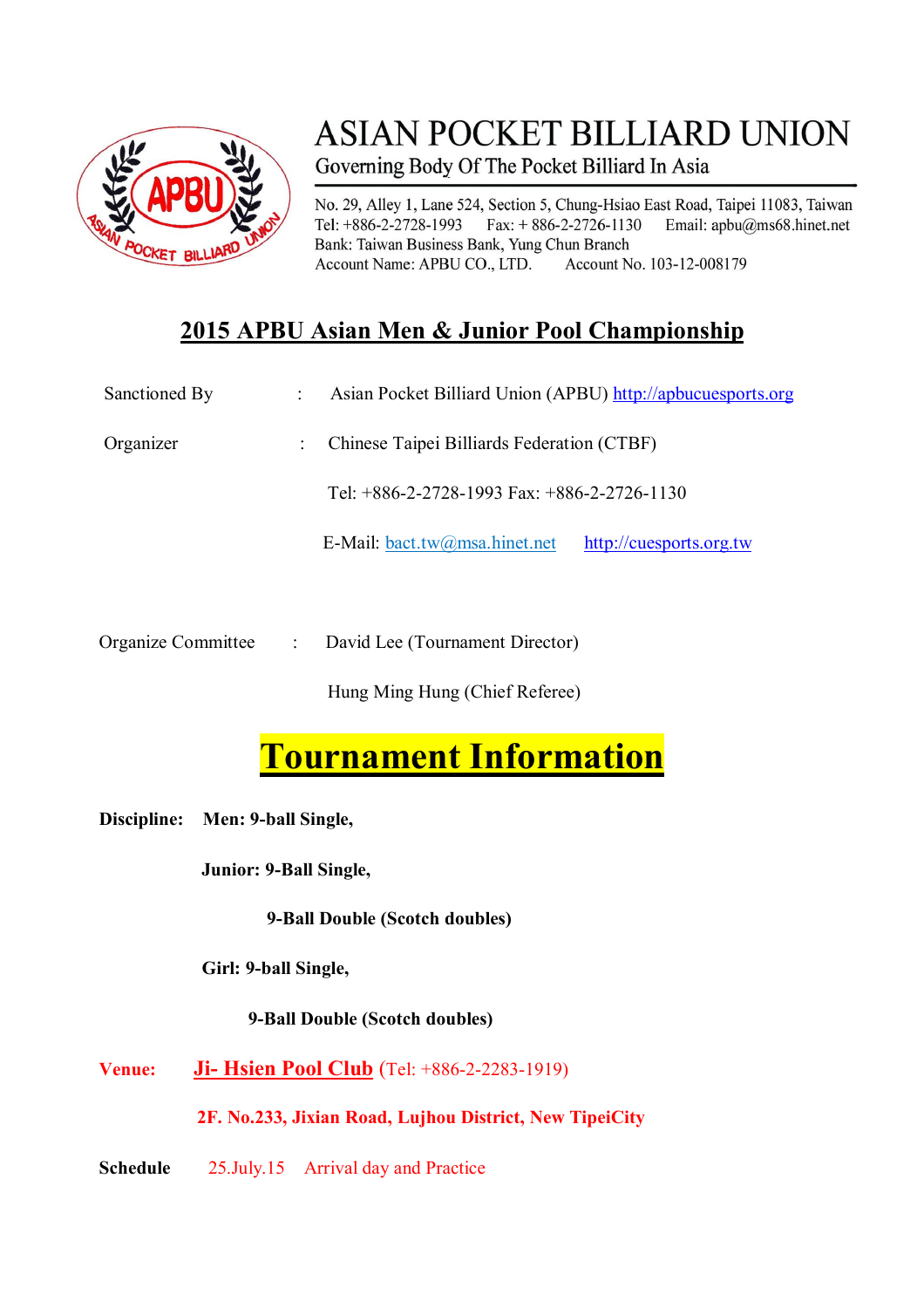26.July.15 17.00 Players meeting & Draw 26.July.15 18:00 Welcome & Opening. 27.July.15 10:00h Start of matches 31.July.15 Finals 1.Aug.15 Day of departure **Hotel Hotel G7 Taipei: 02-8281-3888**

#### **372 Jixian Road, Lujhou District, New Taipei City**

(5 minutes by walk to venue)

The accommodation for the Junior participants are free.

The room rates for companions and coaches depends on the room type: Twin Room : NTD2100~2680 (USD71~91)/night /breakfast

4 people: NTD3,200~3,480(USD108~118)/night/ breakfast

( The rate above are subject to change and according to the different room type: currency is about  $30.5 = 1$  USD)

**Junior Age limit** ( will updated and confirm again according to WPA age limited) Girls born from 01.01.1997 Boys born from 01.01.1997

**Format / Races** 

#### **Men Division:**

9-Ball, Race to 8 – Double Elimination till top 16 then Single Elimination

#### **Juniors Division:**

9-Ball, Race to 7 – Double Elimination till Quarter-finals then Single Elimination.

#### **Girls Division:**

9-Ball, Race to 6 – Double Elimination till semi-finals then Single Elimination.

**Break rules :** All tables are tapped."three point rule" is used. No Break Box. Alternate Break

**Quota :** Each country may send 2 Men, 2 boys and 2 girls.

Total fields : Men: 64, Boy 32, Girl 24( if there is spot left, host country will fill up the spot)

**Winner:** There are two spots for Winner in Girl and Boy division are guarantee to qualify to participate in 2015 WPA world Junior Championship in Shanghai from 15-19 November.